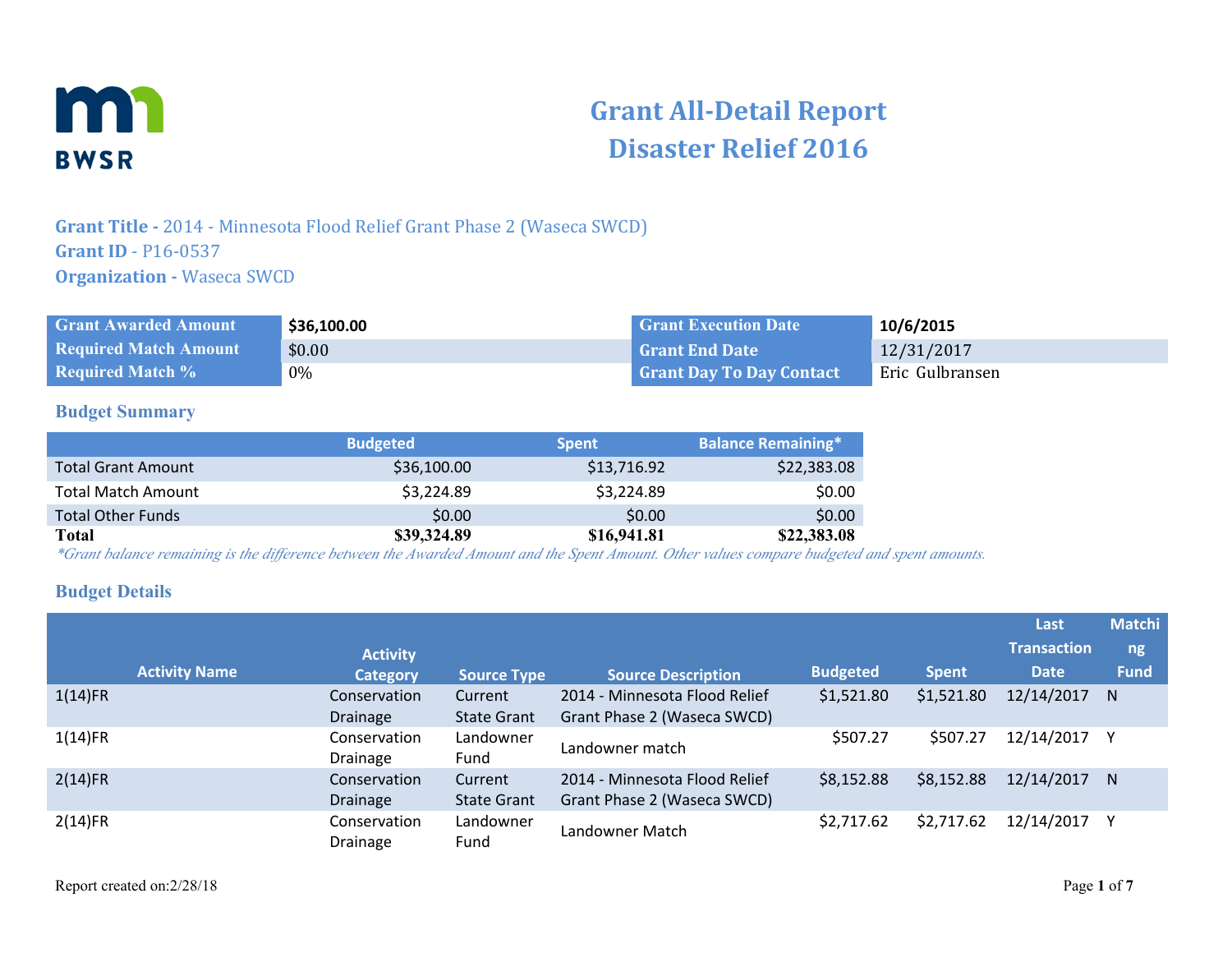|                      |                                         |                               |                                                              |                 |              | Last               | <b>Matchi</b> |
|----------------------|-----------------------------------------|-------------------------------|--------------------------------------------------------------|-----------------|--------------|--------------------|---------------|
|                      | <b>Activity</b>                         |                               |                                                              |                 |              | <b>Transaction</b> | ng            |
| <b>Activity Name</b> | <b>Category</b>                         | <b>Source Type</b>            | <b>Source Description</b>                                    | <b>Budgeted</b> | <b>Spent</b> | <b>Date</b>        | <b>Fund</b>   |
| 2014 Flood Relief    | Conservation                            | Current                       | 2014 - Minnesota Flood Relief                                | \$22,383.08     |              |                    | N             |
|                      | <b>Drainage</b>                         | <b>State Grant</b>            | Grant Phase 2 (Waseca SWCD)                                  |                 |              |                    |               |
| T/A                  | Technical/Engi<br>neering<br>Assistance | Current<br><b>State Grant</b> | 2014 - Minnesota Flood Relief<br>Grant Phase 2 (Waseca SWCD) | \$4,042.24      | \$4,042.24   | 12/19/2017 N       |               |

### **Activity Details Summary**

| <b>Activity Details</b> | <b>Total Action Count</b> | <b>Total Activity Mapped</b> | <b>Proposed Size / Unit</b> | <b>Actual Size / Unit</b> |
|-------------------------|---------------------------|------------------------------|-----------------------------|---------------------------|
| 148M - Erosion Control  | $\overline{ }$            |                              | 1500 LINEAR FEET            | 0 LINEAR FEET             |
| 148M - Erosion Control  |                           | _                            | 800 LINEAR FEET             | 0 LINEAR FEET             |

# **Proposed Activity Indicators**

T

| <b>Activity Name</b>               | <b>Indicator Name</b> | Value & Units      | <b>Waterbody</b> | <b>Calculation Tool</b> | <b>Comments</b> |
|------------------------------------|-----------------------|--------------------|------------------|-------------------------|-----------------|
|                                    |                       |                    |                  |                         |                 |
| <b>Final Indicators Summary</b>    |                       |                    |                  |                         |                 |
| <b>Indicator Name</b>              |                       | <b>Total Value</b> | Unit             |                         |                 |
| <b>SEDIMENT (TSS)</b>              |                       | 65.62              | TONS/YR          |                         |                 |
| <b>PHOSPHORUS (EST. REDUCTION)</b> |                       | 75.47              | LBS/YR           |                         |                 |
| <b>SOIL (EST. SAVINGS)</b>         |                       | 153.79             | TONS/YR          |                         |                 |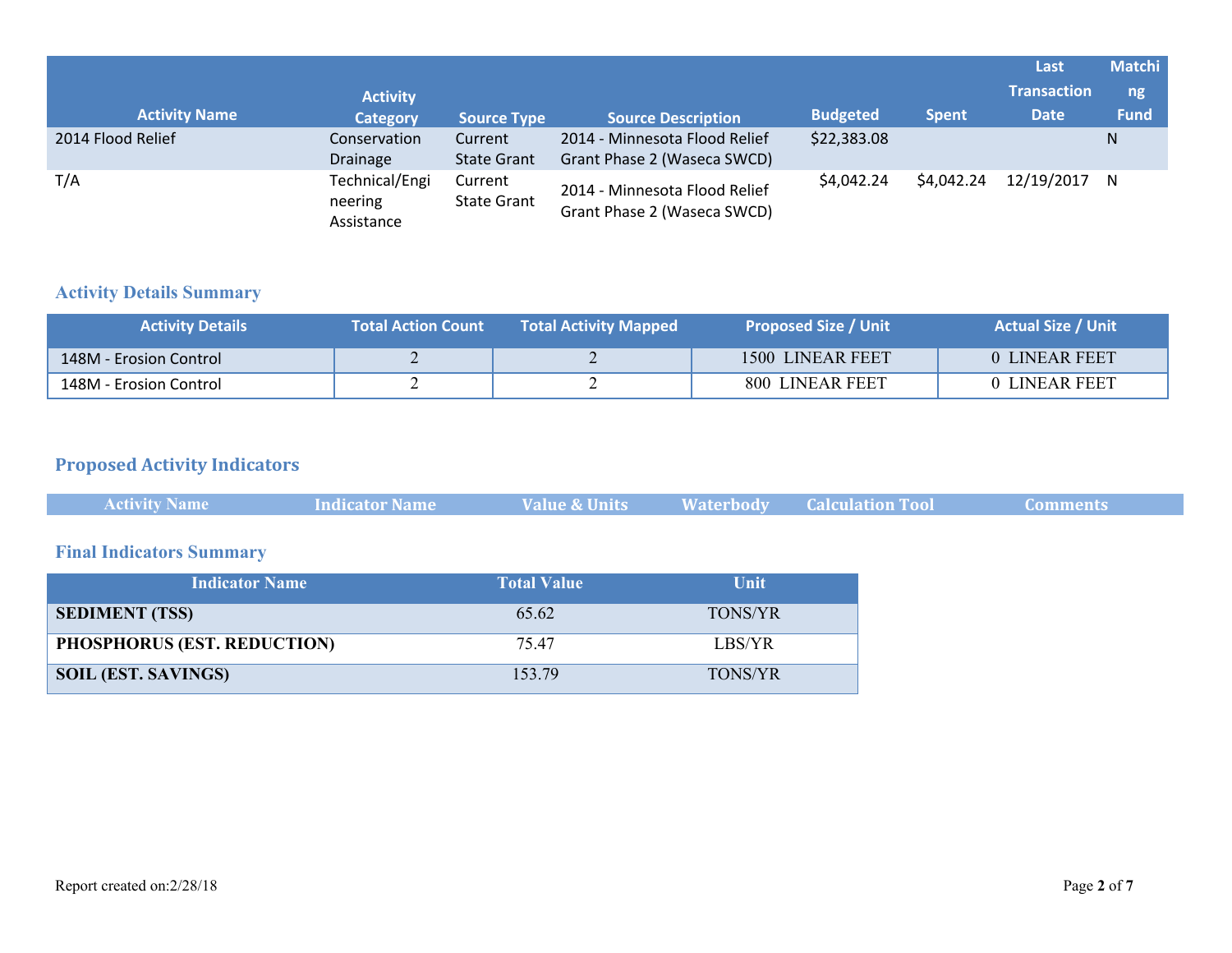# **Grant Activity**

| <b>Grant Activity - 1(14)FR</b> |                                                                                                            |                 |           |  |  |  |  |
|---------------------------------|------------------------------------------------------------------------------------------------------------|-----------------|-----------|--|--|--|--|
| <b>Description</b>              | Sediment Control Basin                                                                                     |                 |           |  |  |  |  |
| <b>Category</b>                 | <b>CONSERVATION DRAINAGE</b>                                                                               |                 |           |  |  |  |  |
| <b>Start Date</b>               | 14-Sep-17                                                                                                  | <b>End Date</b> | 31-Dec-17 |  |  |  |  |
| <b>Has Rates and Hours?</b>     | <b>No</b>                                                                                                  |                 |           |  |  |  |  |
| <b>Actual Results</b>           | 2017 Construction Completed                                                                                |                 |           |  |  |  |  |
|                                 | Voucher in attachments                                                                                     |                 |           |  |  |  |  |
|                                 | Total cost of Project \$2029.07*75%=\$1521.80 approved amount at the December 14, 2017 SWCD Board meeting. |                 |           |  |  |  |  |
|                                 | Landowner paid \$507.27 of the total. (25%)                                                                |                 |           |  |  |  |  |

|                                    | <b>Activity Action - 1(14)FR</b> |                |                                               |                       |                            |                                           |                                           |  |
|------------------------------------|----------------------------------|----------------|-----------------------------------------------|-----------------------|----------------------------|-------------------------------------------|-------------------------------------------|--|
|                                    | <b>Practice</b>                  |                | 148M - Erosion Control                        |                       | <b>Count of Activities</b> |                                           | $\overline{2}$                            |  |
|                                    | <b>Description</b>               |                | 2 WASCOBs                                     |                       |                            |                                           |                                           |  |
|                                    | <b>Proposed Size / Units</b>     |                | 800.00 LINEAR FEET                            | Lifespan              |                            |                                           | 10 Years                                  |  |
|                                    | <b>Actual Size/Units</b>         |                | <b>LINEAR FEET</b>                            | <b>Installed Date</b> |                            |                                           |                                           |  |
|                                    | <b>Mapped Activities</b>         |                | $2$ Line(s)                                   |                       |                            |                                           |                                           |  |
| <b>Final Indicator for 1(14)FR</b> |                                  |                |                                               |                       |                            |                                           |                                           |  |
| <b>Indicator Name</b>              |                                  | SEDIMENT (TSS) |                                               |                       | <b>Value</b>               | 21.00                                     |                                           |  |
| <b>Indicator Subcategory/Units</b> |                                  |                | WATER POLLUTION (REDUCTION ESTIMATES) TONS/YR |                       | <b>Calculation Tool</b>    | <b>BWSR CALC (GULLY</b><br>STABILIZATION) |                                           |  |
| <b>Waterbody</b>                   |                                  | LeSueur River  |                                               |                       |                            |                                           |                                           |  |
| <b>Final Indicator for 1(14)FR</b> |                                  |                |                                               |                       |                            |                                           |                                           |  |
| <b>Indicator Name</b>              |                                  |                | PHOSPHORUS (EST. REDUCTION)                   |                       | <b>Value</b>               | 24.15                                     |                                           |  |
| <b>Indicator Subcategory/Units</b> |                                  |                | WATER POLLUTION (REDUCTION ESTIMATES) LBS/YR  |                       | <b>Calculation Tool</b>    |                                           | <b>BWSR CALC (GULLY</b><br>STABILIZATION) |  |
| <b>Waterbody</b>                   |                                  | LeSueur River  |                                               |                       |                            |                                           |                                           |  |
| <b>Final Indicator for 1(14)FR</b> |                                  |                |                                               |                       |                            |                                           |                                           |  |
| <b>Indicator Name</b>              | SOIL (EST. SAVINGS)              |                |                                               |                       | <b>Value</b>               | 42.00                                     |                                           |  |
| <b>Indicator Subcategory/Units</b> |                                  |                | WATER POLLUTION (REDUCTION ESTIMATES) TONS/YR |                       | <b>Calculation Tool</b>    |                                           | <b>BWSR CALC (GULLY</b><br>STABILIZATION) |  |
| Waterbody                          |                                  | LeSueur River  |                                               |                       |                            |                                           |                                           |  |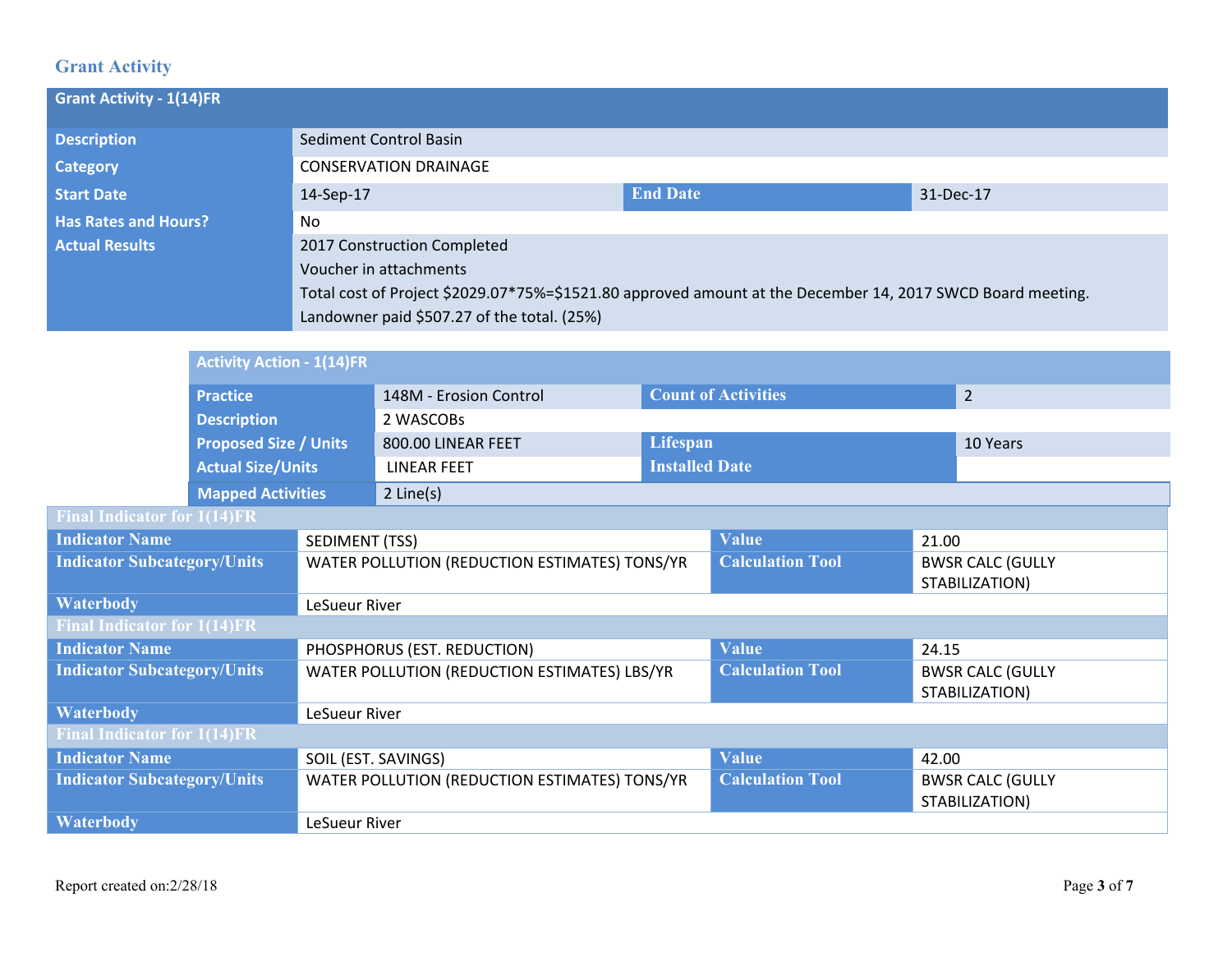| <b>Grant Activity - 2(14)FR</b> |                                                                   |                 |           |  |  |  |
|---------------------------------|-------------------------------------------------------------------|-----------------|-----------|--|--|--|
| <b>Description</b>              | Two Basins to be installed                                        |                 |           |  |  |  |
| <b>Category</b>                 | <b>CONSERVATION DRAINAGE</b>                                      |                 |           |  |  |  |
| <b>Start Date</b>               | 14-Sep-17                                                         | <b>End Date</b> | 14-Dec-17 |  |  |  |
| <b>Has Rates and Hours?</b>     | <b>No</b>                                                         |                 |           |  |  |  |
| <b>Actual Results</b>           | 2017                                                              |                 |           |  |  |  |
|                                 | 2 basins installed and project completed                          |                 |           |  |  |  |
|                                 | Total cost \$10870.50 * 75%=\$8152.88 SWCD Board approved amount. |                 |           |  |  |  |
|                                 | Landowner paid \$2717.62 of total cost. (25%)                     |                 |           |  |  |  |

|                                    | <b>Activity Action - 2(14)FR</b>                         |                                              |                                               |                         |                            |                                           |                                           |  |
|------------------------------------|----------------------------------------------------------|----------------------------------------------|-----------------------------------------------|-------------------------|----------------------------|-------------------------------------------|-------------------------------------------|--|
|                                    | <b>Practice</b>                                          |                                              | 148M - Erosion Control                        |                         | <b>Count of Activities</b> |                                           | $\overline{2}$                            |  |
|                                    | <b>Description</b>                                       |                                              | 1 WASCOB                                      |                         |                            |                                           |                                           |  |
|                                    |                                                          |                                              | 1 Terrace                                     |                         |                            |                                           |                                           |  |
|                                    | <b>Proposed Size / Units</b><br><b>Actual Size/Units</b> |                                              | 1,500.00 LINEAR FEET                          | Lifespan                |                            |                                           | 10 Years                                  |  |
|                                    |                                                          |                                              | <b>LINEAR FEET</b>                            | <b>Installed Date</b>   |                            |                                           |                                           |  |
|                                    | <b>Mapped Activities</b>                                 |                                              | $2$ Line(s)                                   |                         |                            |                                           |                                           |  |
| <b>Final Indicator for 2(14)FR</b> |                                                          |                                              |                                               |                         |                            |                                           |                                           |  |
| <b>Indicator Name</b>              |                                                          |                                              | SOIL (EST. SAVINGS)                           |                         | <b>Value</b>               | 21.00                                     |                                           |  |
| <b>Indicator Subcategory/Units</b> |                                                          |                                              | WATER POLLUTION (REDUCTION ESTIMATES) TONS/YR |                         | <b>Calculation Tool</b>    |                                           | <b>BWSR CALC (GULLY</b><br>STABILIZATION) |  |
| <b>Waterbody</b>                   |                                                          | LeSueur River                                |                                               |                         |                            |                                           |                                           |  |
| <b>Final Indicator for 2(14)FR</b> |                                                          |                                              |                                               |                         |                            |                                           |                                           |  |
| <b>Indicator Name</b>              |                                                          | SEDIMENT (TSS)                               |                                               |                         | <b>Value</b>               |                                           | 21.00                                     |  |
| <b>Indicator Subcategory/Units</b> |                                                          |                                              | WATER POLLUTION (REDUCTION ESTIMATES) TONS/YR |                         | <b>Calculation Tool</b>    | <b>BWSR CALC (GULLY</b><br>STABILIZATION) |                                           |  |
| <b>Waterbody</b>                   |                                                          | LeSueur River                                |                                               |                         |                            |                                           |                                           |  |
| <b>Final Indicator for 2(14)FR</b> |                                                          |                                              |                                               |                         |                            |                                           |                                           |  |
| <b>Indicator Name</b>              |                                                          |                                              | PHOSPHORUS (EST. REDUCTION)                   |                         | <b>Value</b>               | 24.15                                     |                                           |  |
| <b>Indicator Subcategory/Units</b> |                                                          | WATER POLLUTION (REDUCTION ESTIMATES) LBS/YR |                                               | <b>Calculation Tool</b> |                            | <b>BWSR CALC (GULLY</b><br>STABILIZATION) |                                           |  |
| <b>Waterbody</b>                   |                                                          | LeSueur River                                |                                               |                         |                            |                                           |                                           |  |
| <b>Final Indicator for 2(14)FR</b> |                                                          |                                              |                                               |                         |                            |                                           |                                           |  |
| <b>Indicator Name</b>              |                                                          |                                              | SOIL (EST. SAVINGS)                           |                         | <b>Value</b>               | 90.79                                     |                                           |  |
| Report created on: 2/28/18         |                                                          |                                              |                                               |                         |                            |                                           | Page 4 of 7                               |  |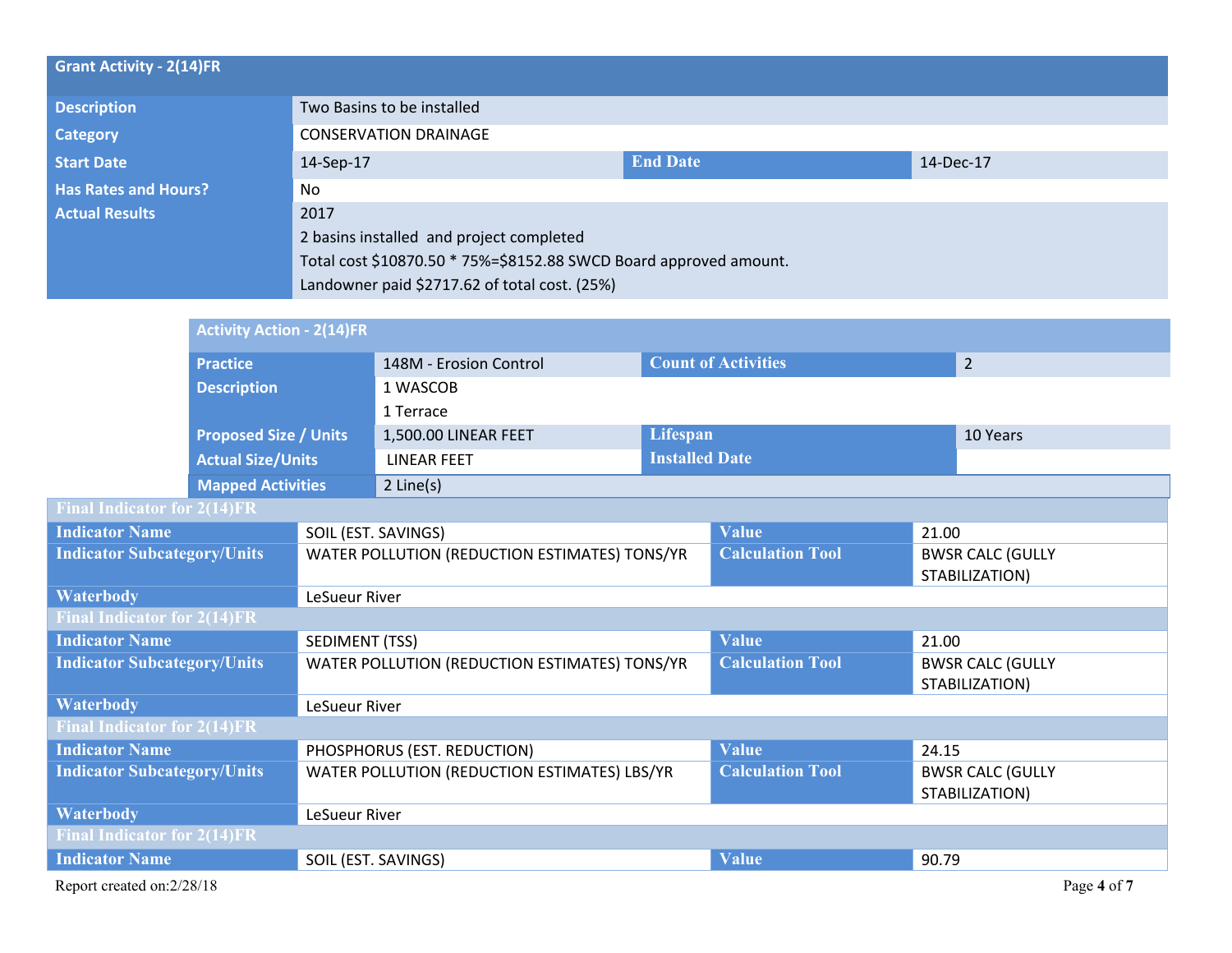| <b>Grant Activity - 2014 Flood Relief</b> |                              |                 |           |  |  |  |  |
|-------------------------------------------|------------------------------|-----------------|-----------|--|--|--|--|
| <b>Description</b>                        | 2014 Flood Relief            |                 |           |  |  |  |  |
| <b>Category</b>                           | <b>CONSERVATION DRAINAGE</b> |                 |           |  |  |  |  |
| <b>Start Date</b>                         | 15-Oct-15                    | <b>End Date</b> | 31-Dec-17 |  |  |  |  |
| <b>Has Rates and Hours?</b>               | Yes                          |                 |           |  |  |  |  |
| <b>Actual Results</b>                     | No activity                  |                 |           |  |  |  |  |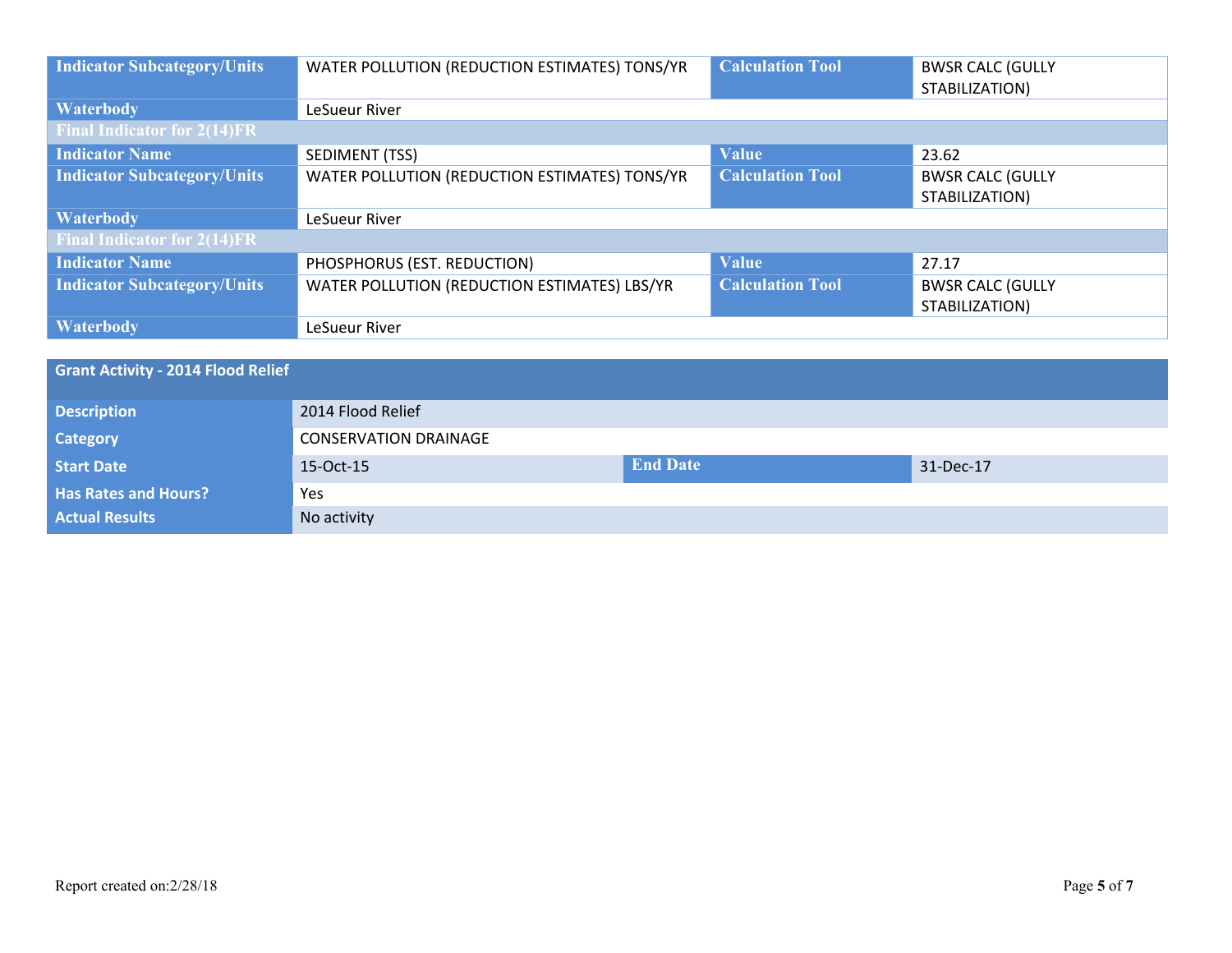| <b>Grant Activity - T/A</b> |                                                                                                                                                                                                                                                              |                 |           |  |  |
|-----------------------------|--------------------------------------------------------------------------------------------------------------------------------------------------------------------------------------------------------------------------------------------------------------|-----------------|-----------|--|--|
| <b>Description</b>          | T/A on construction project                                                                                                                                                                                                                                  |                 |           |  |  |
| <b>Category</b>             | TECHNICAL/ENGINEERING ASSISTANCE                                                                                                                                                                                                                             |                 |           |  |  |
| <b>Start Date</b>           | 14-Sep-17                                                                                                                                                                                                                                                    | <b>End Date</b> | 29-Dec-17 |  |  |
| <b>Has Rates and Hours?</b> | <b>Yes</b>                                                                                                                                                                                                                                                   |                 |           |  |  |
| <b>Actual Results</b>       | 1(14)FR Wendell Armstrong Project<br>Total T/A Hours for Adam Arndt 24 hours @ \$31.73/hr=\$761.52 on the 1(14)FR Project<br>Total T/A Hours for Tyler Polster 10 Hours @ \$31.32/hr = \$313.20 and 22 Hours @ \$32.66/hr=\$718.52 on the 1(14)FR<br>Project |                 |           |  |  |
|                             |                                                                                                                                                                                                                                                              |                 |           |  |  |
|                             | 2(14)FR Dennis Byron Project<br>Total T/A hours for Adam Arndt 24 hrs @ \$31.73/hr=\$761.52<br>Total T/A hours for Tyler Polster 31 hrs @ \$32.66/hr=\$1012.46<br>Total T/A hours for Eric Gulbransen 10.5 hrs @ \$45.24/hr=\$475.02                         |                 |           |  |  |

### **Grant Attachments**

| <b>Document Name</b>                       | <b>Document Type</b>      | <b>Description</b>                                        |
|--------------------------------------------|---------------------------|-----------------------------------------------------------|
| 2014 DR-4182 Flood Relief Phase 2          | <b>Grant Agreement</b>    | 2014 DR-4182 Flood Relief Phase 2 - Waseca SWCD           |
| 2014 DR-4182 Flood Relief Phase 2 executed | <b>Grant Agreement</b>    | 2014 DR-4182 Flood Relief Phase 2 - Waseca SWCD           |
| 2014 Return Funds & Financial              | Progress                  | Progress Dated - 01/12/2018                               |
| <b>2017 December Board Minutes</b>         | Grant                     | 2014 - Minnesota Flood Relief Grant Phase 2 (Waseca SWCD) |
| <b>All Details Report</b>                  | <b>Workflow Generated</b> | Workflow Generated - All Details Report - 02/09/2017      |
| <b>All Details Report</b>                  | <b>Workflow Generated</b> | Workflow Generated - All Details Report - 01/09/2017      |
| <b>All Details Report</b>                  | <b>Workflow Generated</b> | Workflow Generated - All Details Report - 02/09/2016      |
| <b>All Details Report</b>                  | <b>Workflow Generated</b> | Workflow Generated - All Details Report - 01/28/2016      |
| <b>All Details Report</b>                  | <b>Workflow Generated</b> | Workflow Generated - All Details Report - 02/26/2018      |
| <b>All Details Report</b>                  | Workflow Generated        | Workflow Generated - All Details Report - 02/28/2018      |
| <b>All Details Report</b>                  | <b>Workflow Generated</b> | Workflow Generated - All Details Report - 01/12/2018      |
| Dennis Byron 2(14)FR Voucher               | Grant                     | 2014 - Minnesota Flood Relief Grant Phase 2 (Waseca SWCD) |
| <b>Extension Request_Denied_wasecaDRAP</b> | Grant                     | 2014 - Minnesota Flood Relief Grant Phase 2 (Waseca SWCD) |
| <b>Return of State Funds</b>               | Grant                     | 2014 - Minnesota Flood Relief Grant Phase 2 (Waseca SWCD) |